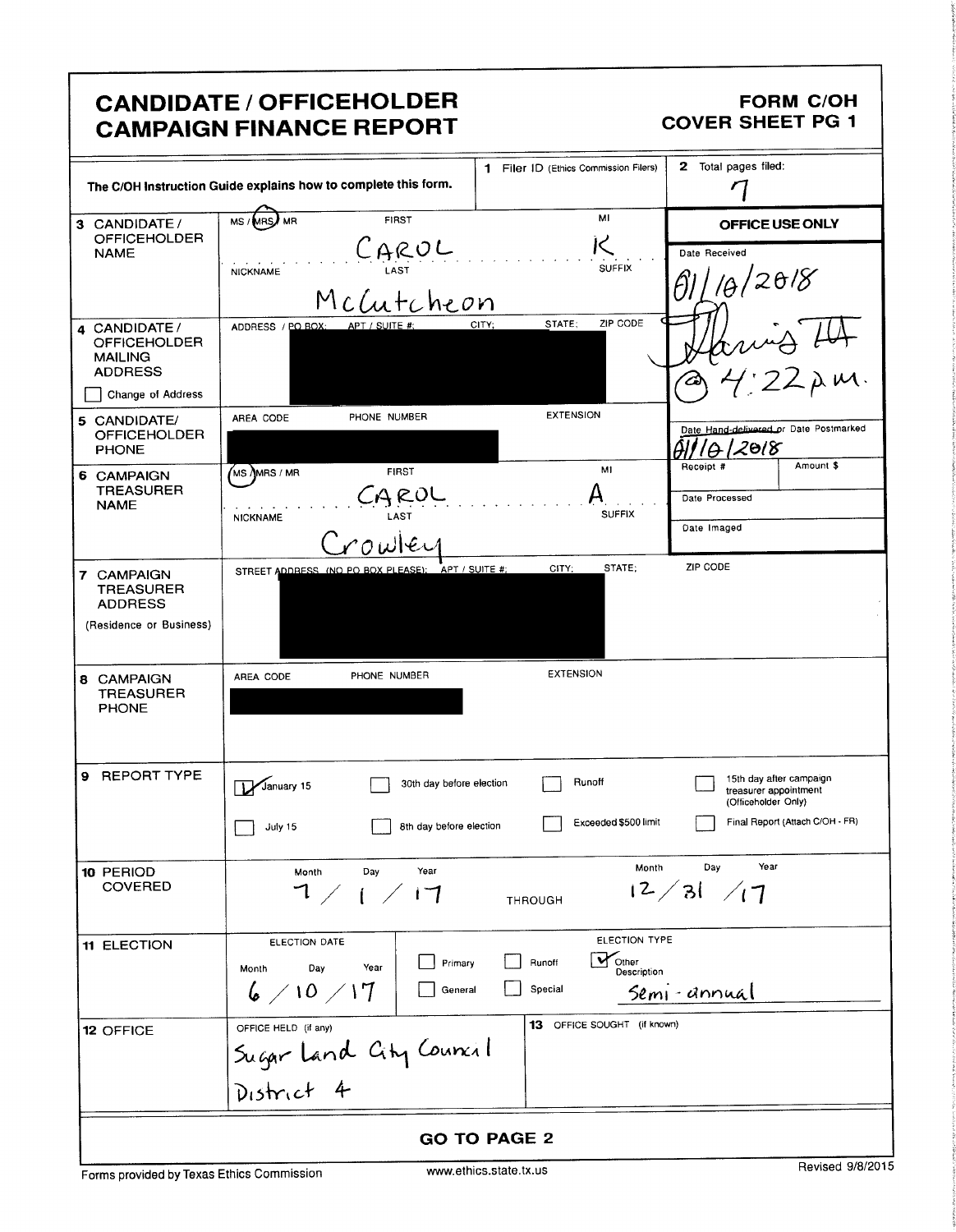# CANDIDATE / OFFICEHOLDER<br>CAMPAIGN FINANCE REPORT CAMPAIGN FINANCE REPORT **CAMPAIGN FINANCE REPORT**

| 14 C/OH NAME<br>15 Filer ID (Ethics Commission Filers)<br>McCutcheon<br>K.<br>Carol |                                                                                                                                                                                                                                                                                                                                                                                                  |                                                                                                                                                                                                                       |              |
|-------------------------------------------------------------------------------------|--------------------------------------------------------------------------------------------------------------------------------------------------------------------------------------------------------------------------------------------------------------------------------------------------------------------------------------------------------------------------------------------------|-----------------------------------------------------------------------------------------------------------------------------------------------------------------------------------------------------------------------|--------------|
| 16 NOTICE FROM<br><b>POLITICAL</b><br>COMMITTEE(S)                                  | THIS BOX IS FOR NOTICE OF POLITICAL CONTRIBUTIONS ACCEPTED OR POLITICAL EXPENDITURES MADE BY POLITICAL COMMITTEES TO<br>SUPPORT THE CANDIDATE / OFFICEHOLDER. THESE EXPENDITURES MAY HAVE BEEN MADE WITHOUT THE CANDIDATE'S OR OFFICEHOLDER'S<br>KNOWLEDGE OR CONSENT. CANDIDATES AND OFFICEHOLDERS ARE REQUIRED TO REPORT THIS INFORMATION ONLY IF THEY RECEIVE NOTICE<br>OF SUCH EXPENDITURES. |                                                                                                                                                                                                                       |              |
|                                                                                     | <b>COMMITTEE NAME</b><br><b>COMMITTEE TYPE</b><br>GENERAL<br><b>COMMITTEE ADDRESS</b><br>SPECIFIC                                                                                                                                                                                                                                                                                                |                                                                                                                                                                                                                       |              |
| <b>Additional Pages</b>                                                             |                                                                                                                                                                                                                                                                                                                                                                                                  | COMMITTEE CAMPAIGN TREASURER NAME                                                                                                                                                                                     |              |
|                                                                                     |                                                                                                                                                                                                                                                                                                                                                                                                  | COMMITTEE CAMPAIGN TREASURER ADDRESS                                                                                                                                                                                  |              |
| <b>17 CONTRIBUTION</b><br><b>TOTALS</b>                                             | TOTAL POLITICAL CONTRIBUTIONS OF \$50 OR LESS (OTHER THAN<br>1.<br>\$<br>$O^{-1}$<br>PLEDGES, LOANS, OR GUARANTEES OF LOANS), UNLESS ITEMIZED<br>2.<br><b>TOTAL POLITICAL CONTRIBUTIONS</b><br>\$<br>500,00<br>(OTHER THAN PLEDGES, LOANS, OR GUARANTEES OF LOANS)                                                                                                                               |                                                                                                                                                                                                                       |              |
|                                                                                     |                                                                                                                                                                                                                                                                                                                                                                                                  |                                                                                                                                                                                                                       |              |
| <b>EXPENDITURE</b><br><b>TOTALS</b>                                                 | TOTAL POLITICAL EXPENDITURES OF \$100 OR LESS.<br>3.<br>\$<br>UNLESS ITEMIZED                                                                                                                                                                                                                                                                                                                    |                                                                                                                                                                                                                       |              |
|                                                                                     | 4.                                                                                                                                                                                                                                                                                                                                                                                               | <b>TOTAL POLITICAL EXPENDITURES</b>                                                                                                                                                                                   | \$<br>203.80 |
| <b>CONTRIBUTION</b><br><b>BALANCE</b>                                               | TOTAL POLITICAL CONTRIBUTIONS MAINTAINED AS OF THE LAST DAY<br>5.<br>\$<br>OF REPORTING PERIOD                                                                                                                                                                                                                                                                                                   |                                                                                                                                                                                                                       | 347.49       |
| <b>OUTSTANDING</b><br><b>LOAN TOTALS</b>                                            | TOTAL PRINCIPAL AMOUNT OF ALL OUTSTANDING LOANS AS OF THE<br>6.<br>\$7363.07<br>LAST DAY OF THE REPORTING PERIOD                                                                                                                                                                                                                                                                                 |                                                                                                                                                                                                                       |              |
| 18 AFFIDAVIT                                                                        | THOMAS HERCULES, HARRIS III<br>Notary ID # 126517278<br><b>My Commission Expires</b><br><b>May 13, 2020</b>                                                                                                                                                                                                                                                                                      | I swear, or affirm, under penalty of perjury, that the accompanying report is<br>true and correct and includes all information required to be reported by me<br>under Title 15, Election Code.<br>Parol K. McCutcheon |              |
|                                                                                     |                                                                                                                                                                                                                                                                                                                                                                                                  |                                                                                                                                                                                                                       |              |

Signature of Candidate or Officeholder

AFFIX NOTARY STAMP / SEALABOVE

 $\varDelta$ Sworn to and subscribed before me, by the said  $\lfloor$  and  $\lfloor$  Mc $\rfloor$  Mc $\lfloor$  and  $\ell$  on, this the LK. Mc Catalcon, this the

day of  $\cancel{200}$ , 20 /  $\cancel{5}$ , to certify which, witness my hand and seal of office.

HOMA

f V

Signature of officer administering oath

Printed name of officer administering oath

Title of officer administering

Forms provided by Texas Ethics Commission www.ethics.state.tx.us Revised 9/8/2015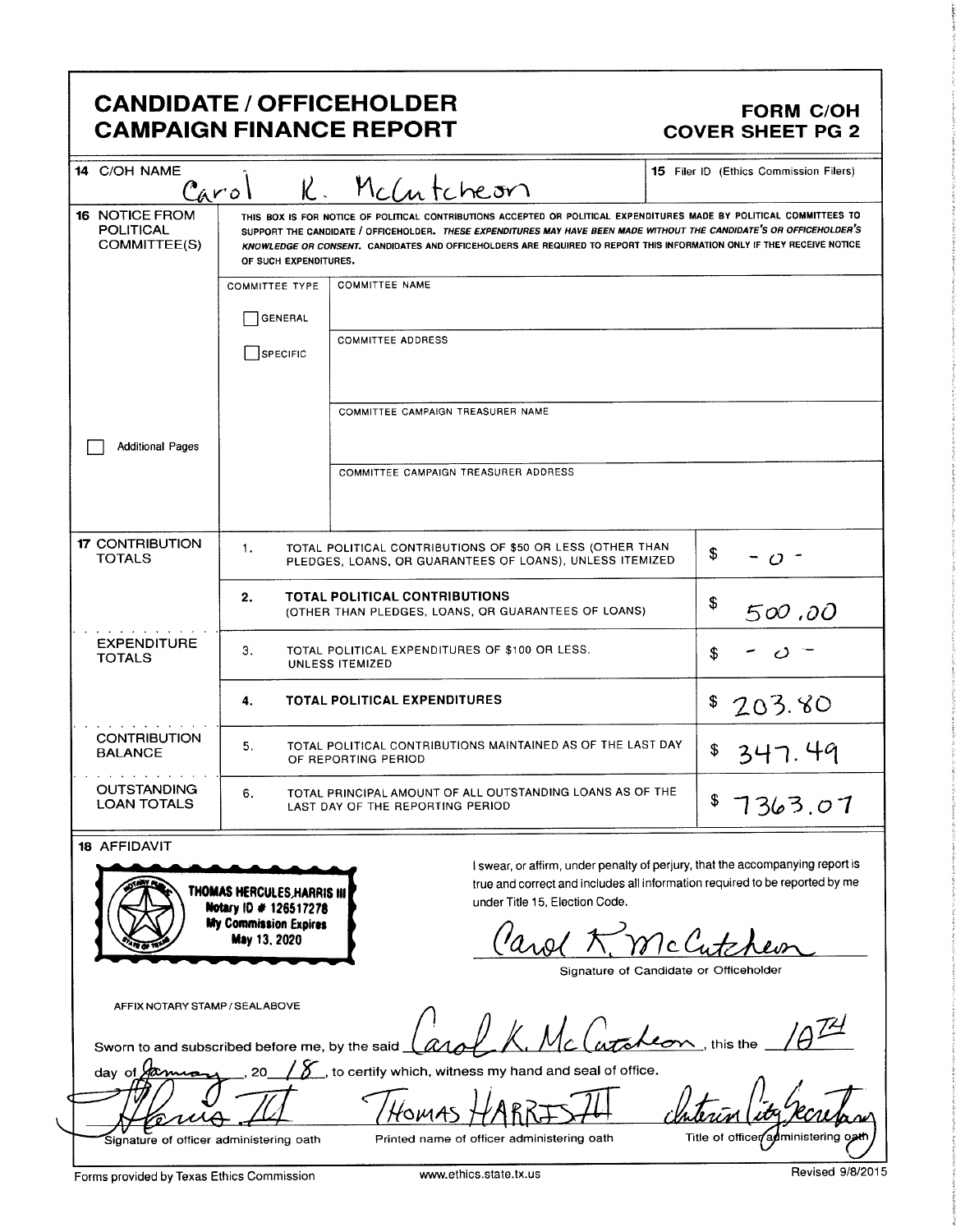| <b>SUBTOTALS - C/OH</b>                                                                                                             |                                        | <b>FORM C/OH</b><br><b>COVER SHEET PG 3</b> |  |
|-------------------------------------------------------------------------------------------------------------------------------------|----------------------------------------|---------------------------------------------|--|
| 19 FILER NAME                                                                                                                       | 20 Filer ID (Ethics Commission Filers) |                                             |  |
| Carol K. McCutcheon<br>21 SCHEDULE SUBTOTALS<br><b>NAME OF SCHEDULE</b>                                                             |                                        | <b>SUBTOTAL</b><br><b>AMOUNT</b>            |  |
| SCHEDULE A1: MONETARY POLITICAL CONTRIBUTIONS<br>1.                                                                                 |                                        | 500,00<br>\$                                |  |
| 2.<br>SCHEDULE A2: NON-MONETARY (IN-KIND) POLITICAL CONTRIBUTIONS                                                                   |                                        | \$                                          |  |
| з.                                                                                                                                  |                                        | \$                                          |  |
| SCHEDULE B: PLEDGED CONTRIBUTIONS<br><b>SCHEDULE E: LOANS</b>                                                                       |                                        | \$                                          |  |
| 4.                                                                                                                                  |                                        |                                             |  |
| 5.<br>SCHEDULE F1: POLITICAL EXPENDITURES MADE FROM POLITICAL CONTRIBUTIONS<br>v                                                    |                                        | \$203,80                                    |  |
| 6.<br>SCHEDULE F2: UNPAID INCURRED OBLIGATIONS                                                                                      |                                        | \$                                          |  |
| 7.<br>SCHEDULE F3: PURCHASE OF INVESTMENTS MADE FROM POLITICAL CONTRIBUTIONS                                                        |                                        | \$                                          |  |
| 8.<br>SCHEDULE F4: EXPENDITURES MADE BY CREDIT CARD                                                                                 |                                        |                                             |  |
| 9.<br>SCHEDULE G: POLITICAL EXPENDITURES MADE FROM PERSONAL FUNDS                                                                   |                                        | \$                                          |  |
| SCHEDULE H: PAYMENT MADE FROM POLITICAL CONTRIBUTIONS TO A BUSINESS OF C/OH<br>10.                                                  | \$                                     |                                             |  |
| 11.<br>SCHEDULE I: NON-POLITICAL EXPENDITURES MADE FROM POLITICAL CONTRIBUTIONS                                                     |                                        | \$                                          |  |
| SCHEDULE K: INTEREST, CREDITS, GAINS, REFUNDS, AND CONTRIBUTIONS<br>12.<br><b>RETURNED TO FILER</b>                                 |                                        | \$                                          |  |
| $\alpha$ , and $\alpha$ , and $\alpha$<br>$\sim 100$ km s $^{-1}$<br>the control of the state of the control of<br><b>Contactor</b> |                                        |                                             |  |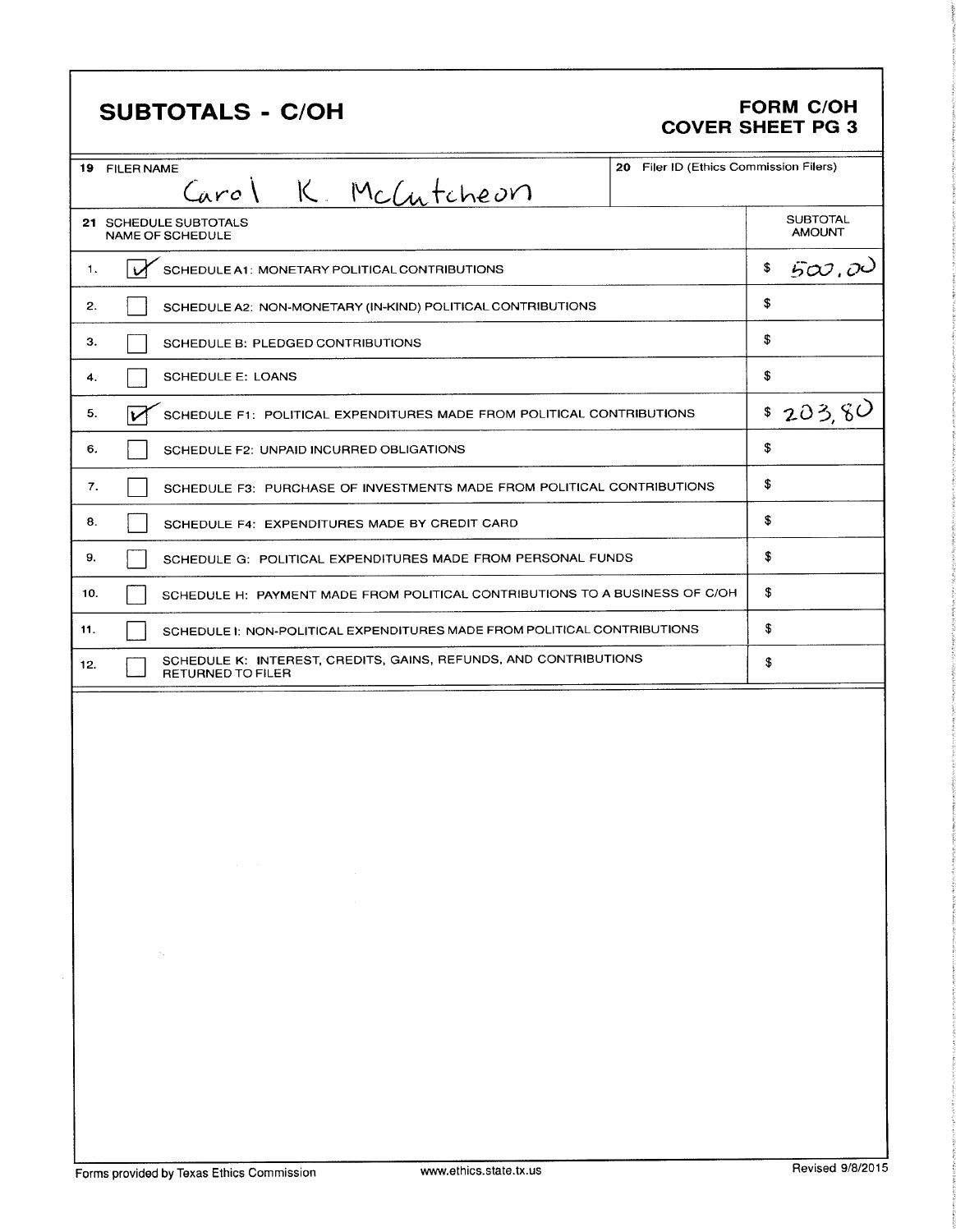| MONETARY POLITICAL CONTRIBUTIONS<br><b>SCHEDULE A1</b> |                                                                                                                                                                |                                                              |  |
|--------------------------------------------------------|----------------------------------------------------------------------------------------------------------------------------------------------------------------|--------------------------------------------------------------|--|
|                                                        | The Instruction Guide explains how to complete this form.                                                                                                      | <b>1</b> Total pages Schedule A1.                            |  |
| 2 FILER NAME                                           | Carol R. McLutcheon                                                                                                                                            | 3 Filer ID (Ethics Commission Filers)                        |  |
| 4 Date                                                 | 5 Full name of contributor<br>$\Box$ out-of-state PAC (ID#: $\Box$ )                                                                                           | 7 Amount of contribution (\$)                                |  |
| 9 29 17                                                | Myatt Hancock<br>6 Contributor address; City; State: Zip Code                                                                                                  | the companies of the companies of the companies of<br>500,00 |  |
| 8.                                                     | Principal occupation / Job title (See Instructions)<br><u>Selfemploge</u> A                                                                                    | 9 Employer (See Instructions)<br>Hancock Mortgage Partners   |  |
| Date                                                   | Full name of contributor                                                                                                                                       | Amount of contribution (\$)                                  |  |
|                                                        | المتام المتمام المتمام المتمام المتمام المتمام المتمام المتمام المتمام المتمام المتمام المتمام المتمام المتمام<br>Contributor address; City; State; Zip Code   |                                                              |  |
|                                                        | Principal occupation / Job title (See Instructions)                                                                                                            | Employer (See Instructions)                                  |  |
| Date                                                   | Full name of contributor                                                                                                                                       | Amount of contribution (\$)                                  |  |
|                                                        | City; State; Zip Code<br>Contributor address:                                                                                                                  |                                                              |  |
|                                                        | Principal occupation / Job title (See Instructions)                                                                                                            | Employer (See Instructions)                                  |  |
| Date                                                   | Full name of contributor<br>out-of-state PAC (ID#:                                                                                                             | Amount of contribution (\$)                                  |  |
| State; Zip Code<br>Contributor address;<br>City;       |                                                                                                                                                                |                                                              |  |
|                                                        | Principal occupation / Job title (See Instructions)                                                                                                            | <b>Employer (See Instructions)</b>                           |  |
|                                                        |                                                                                                                                                                |                                                              |  |
|                                                        | ATTACH ADDITIONAL COPIES OF THIS SCHEDULE AS NEEDED<br>If contributor is out-of-state PAC, please see instruction guide for additional reporting requirements. |                                                              |  |

٦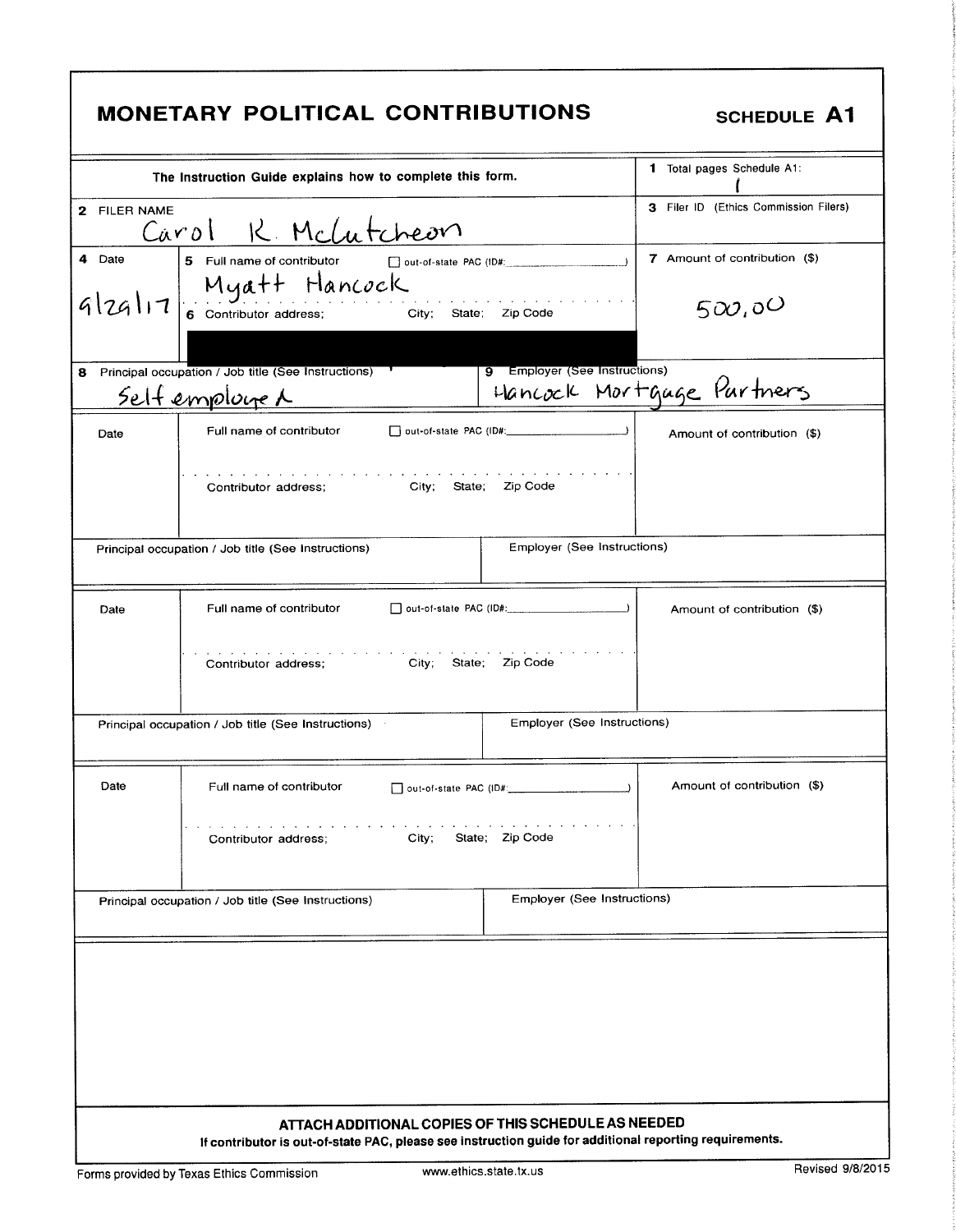## POLITICAL EXPENDITURES MADE FROM POLITICAL CONTRIBUTIONS SCHEDULE F1

| <b>EXPENDITURE CATEGORIES FOR BOX 8(a)</b>                                                                                                                                     |                                                                                                                                                                       |                                                                                                                                        |                                                                                                                                                                                           |
|--------------------------------------------------------------------------------------------------------------------------------------------------------------------------------|-----------------------------------------------------------------------------------------------------------------------------------------------------------------------|----------------------------------------------------------------------------------------------------------------------------------------|-------------------------------------------------------------------------------------------------------------------------------------------------------------------------------------------|
| <b>Advertising Expense</b><br>Accounting/Banking<br>Consulting Expense<br>Contributions/Donations Made By<br>Candidate/Officeholder/Political Committee<br>Credit Card Payment | Event Expense<br>Fees<br>Food/Beverage Expense<br>Gift/Awards/Memorials Expense<br><b>Legal Services</b><br>The Instruction Guide explains how to complete this form. | Loan Repayment/Reimbursement<br>Office Overhead/Rental Expense<br>Polling Expense<br>Printing Expense<br>Salaries/Wages/Contract Labor | Solicitation/Fundraising Expense<br>Transportation Equipment & Related Expense<br><b>Travel In District</b><br><b>Travel Out Of District</b><br>Other (enter a category not listed above) |
| 1 Total pages Schedule F1:<br>4 Date                                                                                                                                           | 2 FILER NAME<br>K. Melute<br>'aról<br>5 Payee name                                                                                                                    | heon                                                                                                                                   | 3 Filer ID (Ethics Commission Filers)                                                                                                                                                     |
| 122117<br>$6$ Amount $(\$)$<br>29.00                                                                                                                                           | Campaign<br>7 Payee address;<br>City; State; Zip Code                                                                                                                 |                                                                                                                                        |                                                                                                                                                                                           |
| 8<br><b>PURPOSE</b><br>ОF<br><b>EXPENDITURE</b>                                                                                                                                | (a) Category (See Categories listed at the top of this schedule)<br>website                                                                                           | (b) Description                                                                                                                        | Check if travel outside of Texas. Complete Schedule T.<br>Check if Austin, TX, officeholder living expense                                                                                |
| 9 Complete ONLY if direct<br>expenditure to benefit C/OH                                                                                                                       | Candidate / Officeholder name                                                                                                                                         | Office sought                                                                                                                          | Office held                                                                                                                                                                               |
| Date<br>3 22 11                                                                                                                                                                | Pavee name<br>Cumpaign Partner                                                                                                                                        |                                                                                                                                        |                                                                                                                                                                                           |
| Amount (\$)<br>29.00                                                                                                                                                           | City; State; Zip Code<br>Payee address;                                                                                                                               |                                                                                                                                        |                                                                                                                                                                                           |
| <b>PURPOSE</b><br>ОF<br><b>EXPENDITURE</b>                                                                                                                                     | Category (See Categories listed at the top of this schedule)<br>website                                                                                               | Description                                                                                                                            | Check if travel outside of Texas. Complete Schedule T.<br>Check if Austin, TX, officeholder living expense                                                                                |
| Complete ONLY if direct<br>expenditure to benefit C/OH                                                                                                                         | Candidate / Officeholder name                                                                                                                                         | Office sought                                                                                                                          | Office held                                                                                                                                                                               |
| Date<br>9122117                                                                                                                                                                | Payee name<br>Campaign Partner                                                                                                                                        |                                                                                                                                        |                                                                                                                                                                                           |
| Amount (\$)<br>29.00                                                                                                                                                           | City; State; Zip Code<br>Payee address;                                                                                                                               |                                                                                                                                        |                                                                                                                                                                                           |
| <b>PURPOSE</b><br>OF<br><b>EXPENDITURE</b>                                                                                                                                     | Category (See Categories listed at the top of this schedule)<br>website                                                                                               | Description                                                                                                                            | Check if travel outside of Texas. Complete Schedule T.<br>Check if Austin, TX, officeholder living expense                                                                                |
| Complete ONLY if direct<br>expenditure to benefit C/OH                                                                                                                         | Candidate / Officeholder name                                                                                                                                         | Office sought                                                                                                                          | Office held                                                                                                                                                                               |
| ATTACH ADDITIONAL COPIES OF THIS SCHEDULE AS NEEDED                                                                                                                            |                                                                                                                                                                       |                                                                                                                                        |                                                                                                                                                                                           |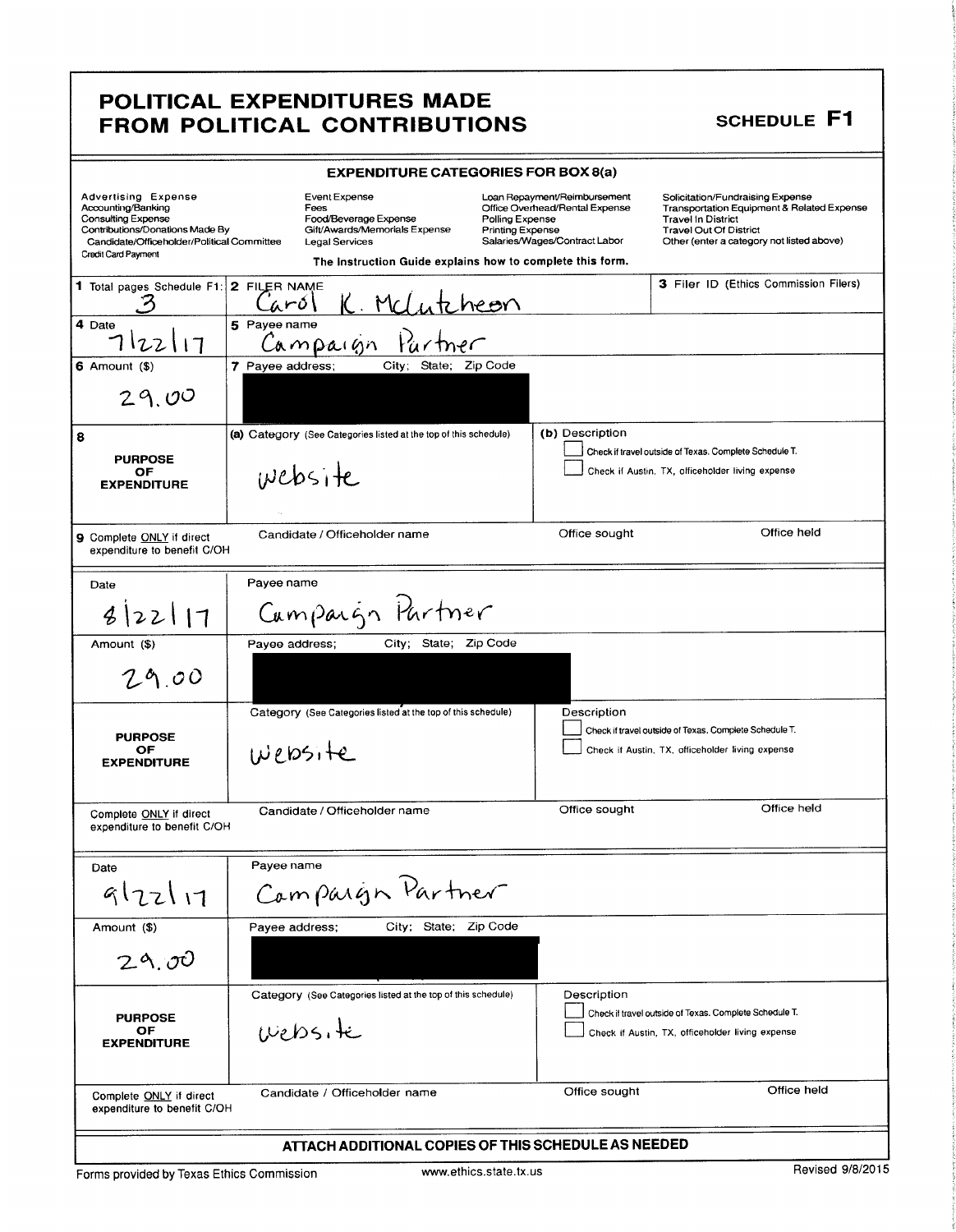### POLITICAL EXPENDITURES MADE FROM POLITICAL CONTRIBUTIONS SCHEDULE F1

t

| <b>EXPENDITURE CATEGORIES FOR BOX 8(a)</b>                                                                                                                                     |                                                                                                                                                                                                                     |                                                                                                 |                                                                                                                                                                                           |
|--------------------------------------------------------------------------------------------------------------------------------------------------------------------------------|---------------------------------------------------------------------------------------------------------------------------------------------------------------------------------------------------------------------|-------------------------------------------------------------------------------------------------|-------------------------------------------------------------------------------------------------------------------------------------------------------------------------------------------|
| Advertising Expense<br>Accounting/Banking<br><b>Consulting Expense</b><br>Contributions/Donations Made By<br>Candidate/Officeholder/Political Committee<br>Credit Card Payment | Event Expense<br>Fees<br>Food/Beverage Expense<br>Polling Expense<br>Gift/Awards/Memorials Expense<br><b>Printing Expense</b><br><b>Legal Services</b><br>The Instruction Guide explains how to complete this form. | Loan Repayment/Reimbursement<br>Office Overhead/Rental Expense<br>Salaries/Wages/Contract Labor | Solicitation/Fundraising Expense<br>Transportation Equipment & Related Expense<br><b>Travel In District</b><br><b>Travel Out Of District</b><br>Other (enter a category not listed above) |
| 1 Total pages Schedule F1: 2 FILER NAME                                                                                                                                        | K.<br>McCutcheon<br>anol                                                                                                                                                                                            |                                                                                                 | <b>3 Filer ID (Ethics Commission Filers)</b>                                                                                                                                              |
| 4 Date<br>29117                                                                                                                                                                | 5 Payee name<br>Yay Da 1                                                                                                                                                                                            |                                                                                                 |                                                                                                                                                                                           |
| $6$ Amount $($ )                                                                                                                                                               | State; Zip Code<br>City;<br>7 Payee address;                                                                                                                                                                        |                                                                                                 |                                                                                                                                                                                           |
| 14.80                                                                                                                                                                          |                                                                                                                                                                                                                     |                                                                                                 |                                                                                                                                                                                           |
| 8                                                                                                                                                                              | (a) Category (See Categories listed at the top of this schedule)                                                                                                                                                    | (b) Description                                                                                 | Check if travel outside of Texas. Complete Schedule T.                                                                                                                                    |
| <b>PURPOSE</b><br>ОF<br><b>EXPENDITURE</b>                                                                                                                                     | Donation fees                                                                                                                                                                                                       |                                                                                                 | Check if Austin, TX, officeholder living expense                                                                                                                                          |
| 9 Complete ONLY if direct<br>expenditure to benefit C/OH                                                                                                                       | Candidate / Officeholder name                                                                                                                                                                                       | Office sought                                                                                   | Office held                                                                                                                                                                               |
| Date                                                                                                                                                                           | Payee name                                                                                                                                                                                                          |                                                                                                 |                                                                                                                                                                                           |
| 0 22 11                                                                                                                                                                        | Campaign Partner                                                                                                                                                                                                    |                                                                                                 |                                                                                                                                                                                           |
| Amount (\$)                                                                                                                                                                    | City; State; Zip Code<br>Payee address;                                                                                                                                                                             |                                                                                                 |                                                                                                                                                                                           |
| 29.00                                                                                                                                                                          |                                                                                                                                                                                                                     |                                                                                                 |                                                                                                                                                                                           |
| <b>PURPOSE</b>                                                                                                                                                                 | Category (See Categories listed at the top of this schedule)                                                                                                                                                        | Description                                                                                     | Check if travel outside of Texas, Complete Schedule T.                                                                                                                                    |
| ОF<br><b>EXPENDITURE</b>                                                                                                                                                       | Website                                                                                                                                                                                                             |                                                                                                 | Check if Austin, TX, officeholder living expense                                                                                                                                          |
| Complete ONLY if direct<br>expenditure to benefit C/OH                                                                                                                         | Candidate / Officeholder name                                                                                                                                                                                       | Office sought                                                                                   | Office held                                                                                                                                                                               |
| Date                                                                                                                                                                           | Payee name                                                                                                                                                                                                          |                                                                                                 |                                                                                                                                                                                           |
| 12 5 17                                                                                                                                                                        | Campaign Partner                                                                                                                                                                                                    |                                                                                                 |                                                                                                                                                                                           |
| Amount (\$)                                                                                                                                                                    | City; State; Zip Code<br>Payee address;                                                                                                                                                                             |                                                                                                 |                                                                                                                                                                                           |
| 26.00                                                                                                                                                                          |                                                                                                                                                                                                                     |                                                                                                 |                                                                                                                                                                                           |
|                                                                                                                                                                                | Category (See Categories listed at the top of this schedule)                                                                                                                                                        | Description                                                                                     |                                                                                                                                                                                           |
| <b>PURPOSE</b><br>OF<br><b>EXPENDITURE</b>                                                                                                                                     | Website                                                                                                                                                                                                             |                                                                                                 | Check if travel outside of Texas. Complete Schedule T.<br>Check if Austin, TX, officeholder living expense                                                                                |
| Complete ONLY if direct<br>expenditure to benefit C/OH                                                                                                                         | Candidate / Officeholder name                                                                                                                                                                                       | Office sought                                                                                   | Office held                                                                                                                                                                               |
| ATTACH ADDITIONAL COPIES OF THIS SCHEDULE AS NEEDED                                                                                                                            |                                                                                                                                                                                                                     |                                                                                                 |                                                                                                                                                                                           |